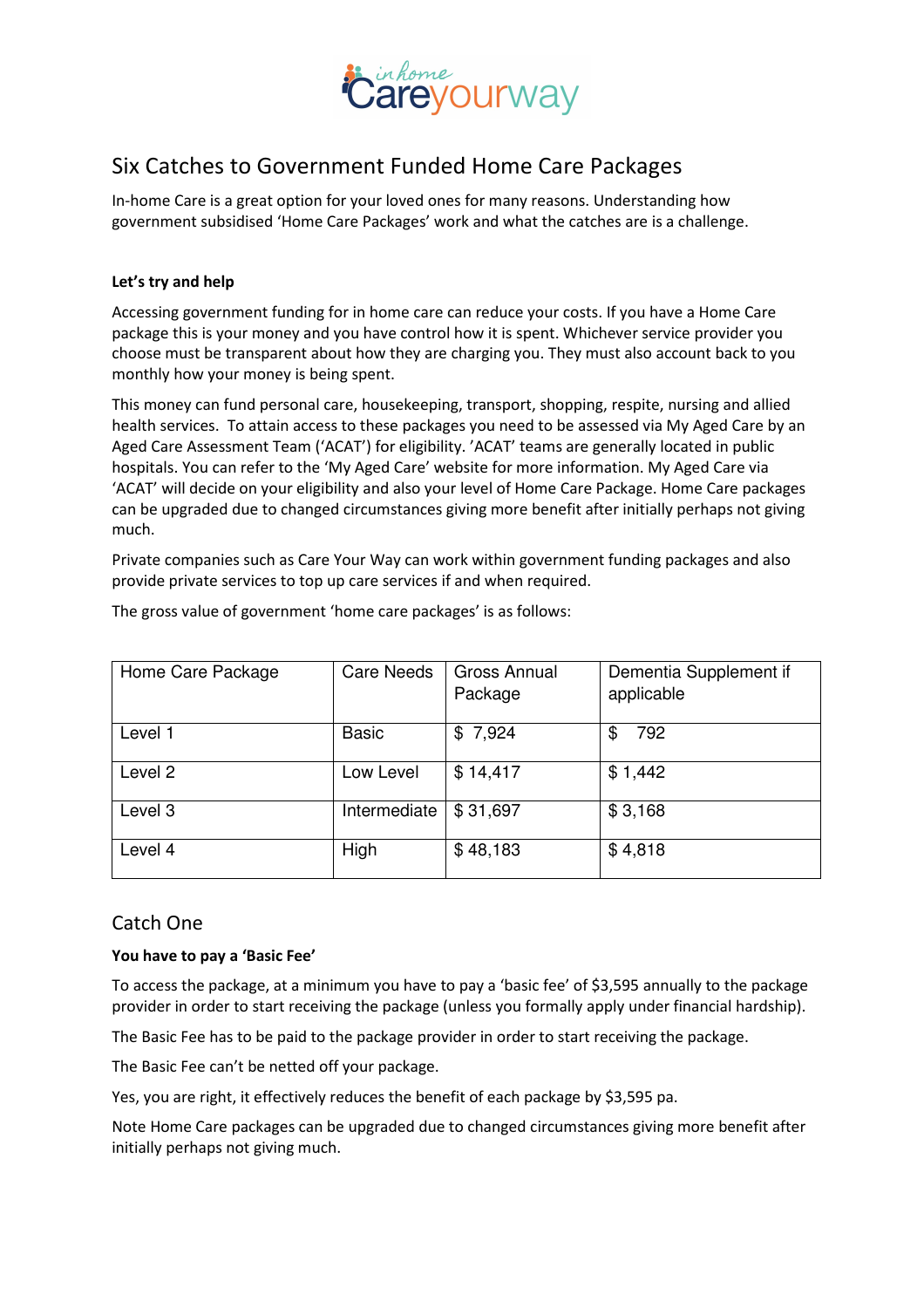

## Catch Two

#### You may have to pay an "Income Tested Fee" as well.

If you have total income over \$26,200 per annum (which equates to the full pension) you also have to pay an "Income Tested Fee" worked out on a sliding scale based on your income over this amount.

This Income Tested Fee is capped at \$10,000 annually and \$60,000 over your lifetime.

This is in addition to the 'Basic Fee' discussed above.

Like the 'Basic Fee' you have to pay the 'Income Tested Fee' to the package provider in order to start receiving the package.

Like the 'Basic Fee', the 'Income Tested Fee' can't be netted off your package.

| <b>Single Annual Income</b> | <b>Basic Fee</b> | <b>Income Tested</b><br>Fee | <b>Total Fees Payable</b><br>by Recipient |
|-----------------------------|------------------|-----------------------------|-------------------------------------------|
| \$26,200 and less           | \$3,595          | 000<br>\$                   | \$3,595                                   |
| \$35,800                    | \$3,595          | 5,000<br>\$                 | \$8,595                                   |
| \$49,200                    | \$3,595          | 5,000<br>\$                 | \$8,595                                   |
| \$59,600 and more           | \$3,595          | \$10,000 max pa             | \$13,595                                  |

| <b>Joint Annual Income</b> | <b>Basic Fee</b> | <b>Income Tested</b> | <b>Total Fees Payable</b> |
|----------------------------|------------------|----------------------|---------------------------|
| <b>With Partner</b>        |                  | Fee                  | by Recipient              |
| \$41,000 or less           | \$3,595          | 000<br>\$            | \$3,595                   |
| \$60,050                   | \$3,595          | \$5,000              | \$8,595                   |
| \$96,050 and more          | \$3,595          | 10,000 max pa<br>\$. | \$13,595                  |

The combination of 'Basic Fee' and 'Income Tested Fee' can reduce the benefit of the package you have quite dramatically particularly for Level 1 and Level 2 Home Care Packages.

For example you may be eligible for a Level 2 package with a gross value of \$14,417.If you are single and have income over \$59,600 you have to pay \$13,595 (\$3,595 basic fee + \$10,000 income tested fee) to get it ….there is only \$822 pa in supposed benefit left .I say supposed for a reason. Don't stop here read the third catch.

Note Home Care packages can be upgraded due to changed circumstances giving more benefit after initially perhaps not giving much.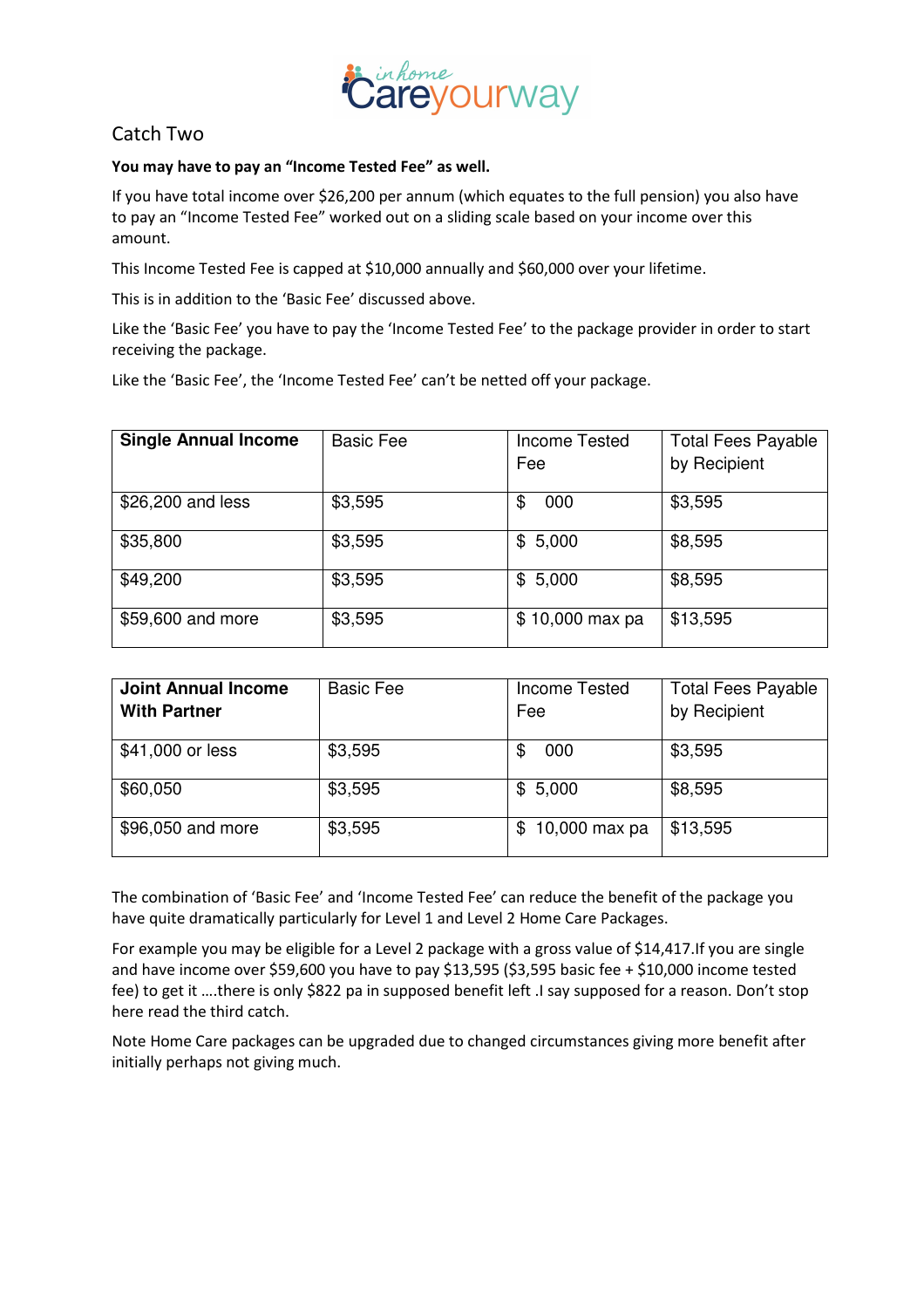

## Catch Three

### You currently don't have much choice as far as service providers but that is going to change February 2017

Currently Home Care packages are allocated to a short list of government nominated service providers in your area. If you have been given eligibility for a Home Care package following your ACAT assessment you then have to get one allocated from the government nominated service providers in your area. They may or may not have packages to give you. You could go on a waiting list. This does not give you much choice.

But standby…… major deregulation occurs on February 27, 2017.From that date all of the existing packages and any new ones are allocated to the community not the government nominated service providers .Your eligibility is still based on your individual circumstances following your assessment. The important change is the package will be allocated out of the community pool via My Aged Care. Note the community pool of packages will still be controlled by the Federal Government.

From 27 February, 2017 the package is truly yours and you are in control with a lot more choice of service providers. There will be an extensive list of approved service providers you can use, not a short list as in the past. All of these service providers will have been through a formal approval process. The list will open up to include a lot of private agencies giving you a lot more choice. Care Your Way has already been approved and advised that it will be on that list. You will have full portability of your package if you are not happy with the service provider you initially chose.

## Catch Four

## Be aware government nominated Home Care Package service providers can charge extremely high administration and other fees before you get any direct services. These extra fees can be significant. This can mean the benefit of the package can be diluted further.

All current Home Care packages are awarded to individuals on a 'consumer directed care' basis meaning you have say and control over your care plan, when the services are provided and from whom subject to a service agreement being in place. Don't forget your package is your money.

 Whichever service provider you choose has the responsibility to be transparent about how they charge you and also provide you with a monthly statement detailing how your money was spent.

## Before you choose a Home Care package provider ask them four important questions.

#### Ask them for a full breakdown of the costs they will charge your package?

This will include an hourly rate for direct care services but in addition they may also charge "package set up fees", "administration fees", "core advisory fees", "client coordination fees and "case management fees". Be very careful when you are assessing the providers to fully understand what you are going to be charged for. They have a responsibility to be fully transparent in this. The reality is that these additional charges can reduce the hours of direct care received very dramatically.

#### Ask them what proportion of the package will be spent on direct care service versus other fees?

Care Your Way doesn't charge these extra fees. Our direct care fees include co-ordination services and care planning. We do not charge administration fees. This can make a big difference in what you get for your money.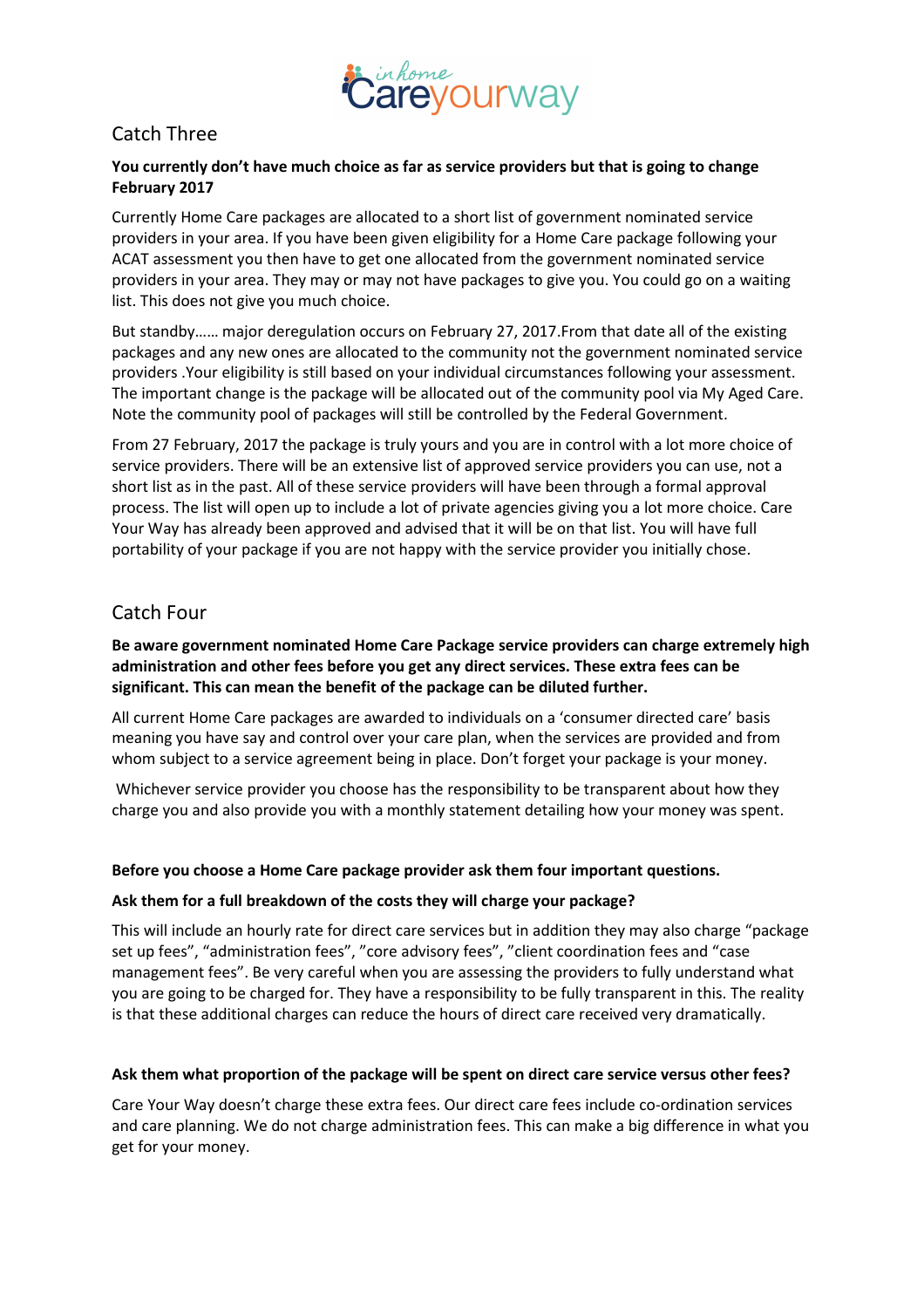

#### Ask them for a list of private agencies they have service provider agreements with.

You have the right to appoint the Government nominated Home Care package service provider just to financially oversee the package and use private agencies to provide the services giving you a lot more choice and value. The important thing is you have full rights under "Consumer Directed Care" to ask for full flexibility in this. Care Your Way has service agreements with most of the Home Care Package providers.

### Ask them what they will charge to financially oversee the package allowing you to use one of the private agencies?

You have the right to ask, as you may want them just to manage the financial aspect of the package ie send you monthly statements and just pay other private agency service providers as directed and approved by you. This could give better value and choice, as Care Your Way for example do not charge administration fees.

## Catch 5

Current Government nominated service providers are required to give you choice. The spirit of this is discussing the option of them financially overseeing your package and using private agencies for care services. This potentially can save you money as a lot of private agencies do not charge administration fees.

Care Your Way is a private agency and has service agreements with most of the government nominated Home Care package providers.

#### Why work with a Private Agency?

You can get better value and choice potentially by using a private agency of your choice underneath a government nominated service provider.

Care Your Way can meet with you, prepare the care plan, coordinate services and deliver quality services to you.

Care Your Way only charges an hourly rate for direct care services, nothing more.

Care Your Way does not charge "administration fees" or "client coordination fees" or "package set up fees" or "core advisory fees". We would only charge "case management fees" when and for as long as agreed.

Care Your Way has service provider agreements with most of the government nominated Home Care package service providers. The important thing is you have full rights to ask to use us.

Care Your Way can work within government funding packages and also provide additional private services to top up care services if and when required.

Care Your Way has been successfully providing quality services to clients for 12 years with a dedicated and professional team.

Care Your Way is very responsive and flexible .You are not required to sign any long term contracts. Scheduled services can be amended or cancelled at any time 24 x 7. Cancellation fees are only paid if services are cancelled on the day or late the day before.

Services can be for a minimum of one hour, or more depending on what you require, with full flexibility as needs change.